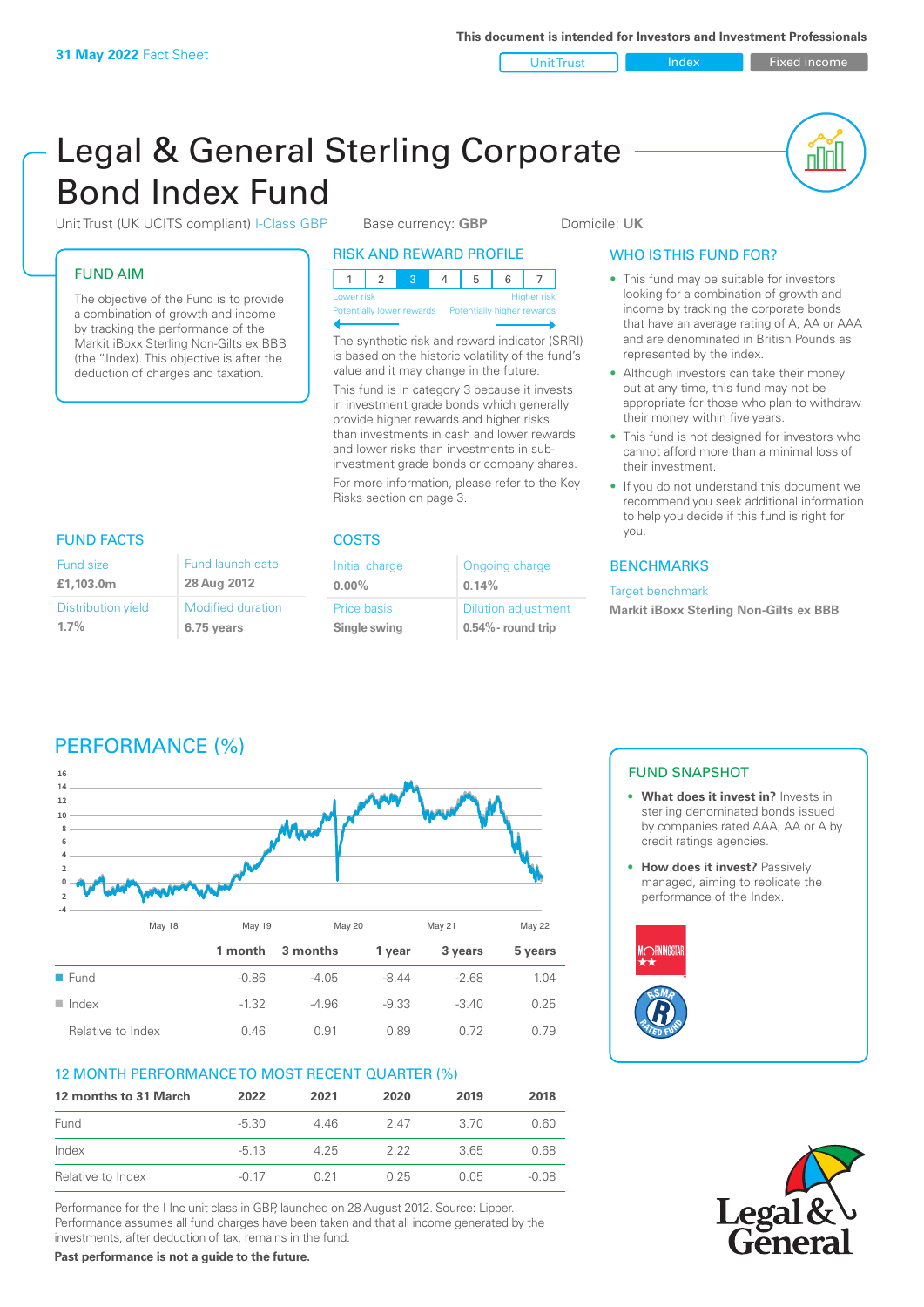Unit Trust (UK UCITS compliant) I-Class GBP

# PORTFOLIO BREAKDOWN

All data sources are a combination of LGIM and the Fund Accountant unless otherwise stated. Totals may not sum to due to rounding. In order to minimise transaction costs, the Fund will not always own all the assets that constitute the index and on occasion it will own assets that are not in the index. The number of fund holdings can also differ from the index due to corporate events and proxy holdings.





# YEARS TO MATURITY (%)

| $\Box$ 0 - 5 Years          | 46.4 |
|-----------------------------|------|
| $\blacksquare$ 5 - 10 Years | 23.3 |
| ■ 10 - 15 Years             | 10.2 |
| ■ 15 - 20 Years             | 7.5  |
| ■ 20 - 25 Years             | 5.1  |
| $\Box$ 25 - 30 Years        | 35   |
| $\Box$ 30 - 40 Years        | 3.1  |
| $40+Years$                  | 09   |
|                             |      |



■ Top 10 holdings 7.6% Rest of portfolio 92.4%

No. of issuers in fund 254 No. of issuers in index 253

# TOP 10 HOLDINGS (%)

| $\blacksquare$ GBP | 100.0 | $\blacksquare$ 0 - 5 Years  | 46.4 | KfW 6% 07 Dec 28                          | 1.1 |
|--------------------|-------|-----------------------------|------|-------------------------------------------|-----|
|                    |       | $\blacksquare$ 5 - 10 Years | 23.3 | EU Inv Bank 0.875% 15 Dec 23              | 0.8 |
|                    |       | ■ 10 - 15 Years             | 10.2 | KfW 1.25% 29 Dec 23                       | 0.8 |
|                    |       | ■ 15 - 20 Years             | 7.5  | KfW 0.875% 18 Jul 24                      | 0.8 |
|                    |       | ■ 20 - 25 Years             | 5.1  | KfW 1.375% 09 Dec 24                      | 0.8 |
|                    |       | 25 - 30 Years               | 3.5  | European Investment Bank 6% 07 Dec 28 0.7 |     |
|                    |       | ■ 30 - 40 Years             | 3.1  | EU Inv Bank 1.375% 07 Mar 25              | 0.7 |
|                    |       | $40+ Years$                 | 0.9  | EU Inv Bank 5.625% 07 Jun 32              | 0.7 |
|                    |       |                             |      | European Investment Bank 1% 21 Sep 26 0.6 |     |
|                    |       |                             |      | European Inv Bank 0.75% 15 Nov 24         | 0.6 |
|                    |       |                             |      |                                           |     |

# CREDIT RATING (%)

| AAA       | 34.4          |  |
|-----------|---------------|--|
| АA        | 21.6          |  |
| А         | 43.8          |  |
| Undefined | $0.1 \quad  $ |  |
| Other     | 0.0           |  |

# COUNTRY (%)

| United Kingdom       | 35.3 |
|----------------------|------|
| Supranational        | 18.1 |
| <b>United States</b> | 12.7 |
| Germany              | 12.3 |
| France               | 5.9  |
| Canada               | 3.4  |
| Netherlands          | 3.2  |
| Norway               | 1.4  |
| Australia            | 1.3  |
| )ther                | 6.4  |

# SECTOR (%)

| Core Financials             | 19.2 |
|-----------------------------|------|
| Supranationals              | 18.1 |
| Agencies                    | 13.4 |
| <b>Housing Associations</b> | 8.4  |
| Non-financials              | 4.2  |
| <b>Consumer Services</b>    | 3.6  |
| Consumer Goods              | 3.5  |
| Utilities                   | 34   |
| Covered                     | 3.2  |
| Other                       | 23.0 |

# INDEX FUND MANAGEMENT TEAM

The Index Fund Management team comprises 25 fund managers, supported by two analysts. Management oversight is provided by the Global Head of Index Funds. The team has average industry experience of 15 years, of which seven years has been at LGIM, and is focused on achieving the equally important objectives of close tracking and maximising returns.

**elebratir** 25+ Years